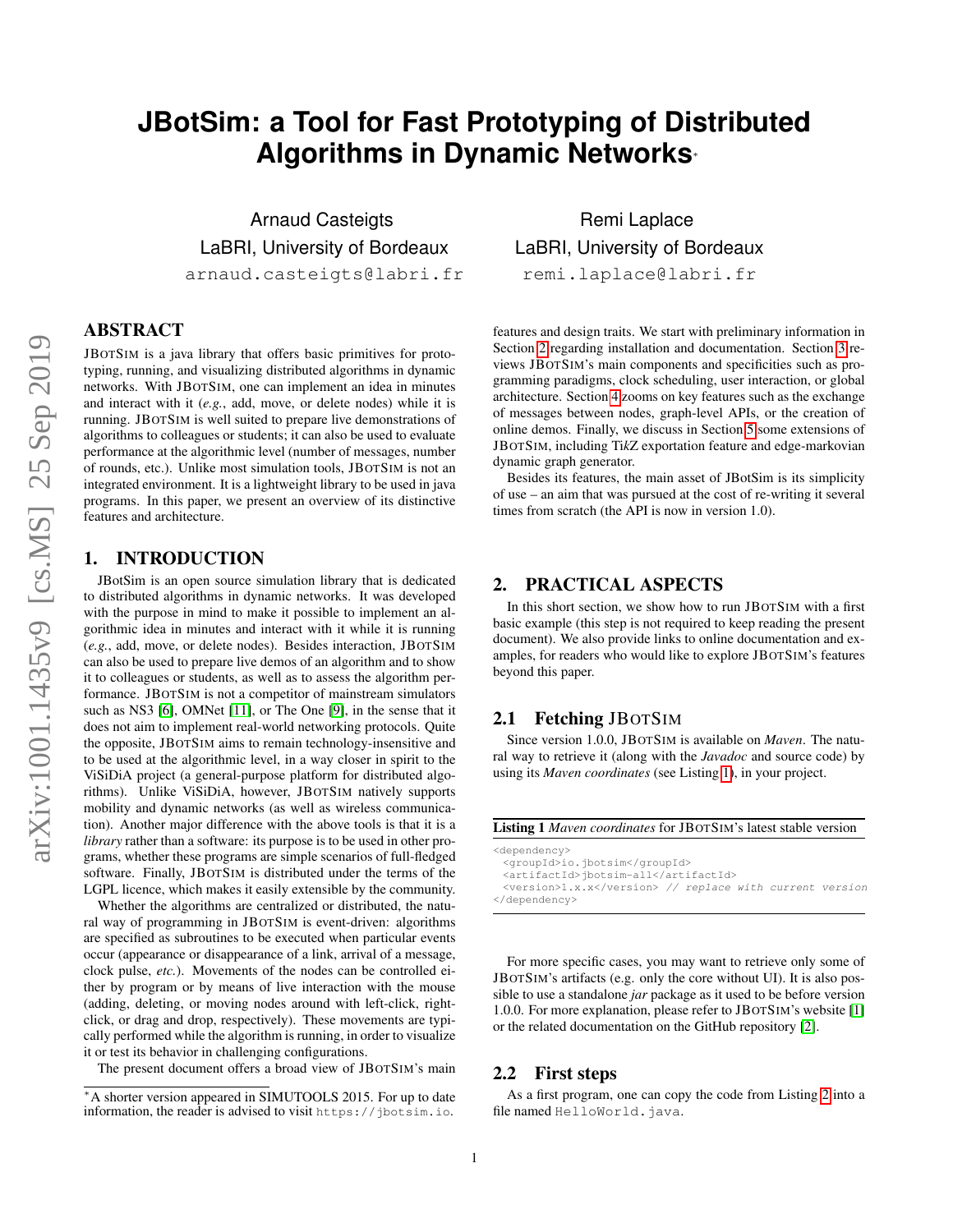#### <span id="page-1-1"></span>Listing 2 HelloWorld with JBOTSIM

```
import io.jbotsim.core.Topology;
import io.jbotsim.ui.JViewer;
public class HelloWorld{
   public static void main(String[] args){
      Topology tp = new Topology();
      new JViewer(tp);
      tp.start();
   }
}
```
By running the program, one should see an empty gray surface in which nodes can be added, moved, or deleted using the mouse. Please note that this *HelloWorld* is more developped on both the JBOTSIM's website [\[1\]](#page-5-4) and the GitHub repository [\[2\]](#page-5-5).

## 2.3 Sources of documentation

In this document, we provide a general overview of what JBOT-SIM is and how it is designed. This is by no means a comprehensive programming manual. The reader who wants to explore further some features or develop complex programs with JBOTSIM is referred to the API documentation (see *javadoc* on the website [\[1\]](#page-5-4) and in your IDE).

Examples can also be found on JBOTSIM's website, together with comments and explanations. These examples offer a good starting point to learn specific components of the API from an *operational* standpoint – the present document essentially focuses on *concepts*. Most of the online examples feature embedded videos. Finally, most of the examples in this paper are also available on JBOTSIM's website. Feel free to check them when the code given here is incomplete (e.g. we often omit package imports and main() methods for conciseness).

## <span id="page-1-0"></span>3. FEATURES AND ARCHITECTURE

This section provides an overview of JBOTSIM's key features and discusses the reason why some design choices were made. We review topics as varied as programming paradigms, clock scheduling, user interaction, and global architecture.

#### 3.1 Basic features of nodes and links



<span id="page-1-2"></span>Figure 1: A highway scenario composed of vehicles, road-side units, and central servers. Part of the network is *ad hoc* (and wireless); the rest is infrastructured (and wired).

JBOTSIM consists of a small number of classes, the most central being Node, Link, and Topology. The contexts in which dynamic networks apply are varied. In order to accommodate a majority of cases, these classes offer a number of conceptual variations around the notions of nodes and links. Nodes may or may not possess wireless communication capabilities, sensing abilities, or self-mobility. They may differ in clock frequency, color, communication range, or any other user-defined property. Links between the nodes account for potential communication among them. The nature of links varies as well; a link can be directed or undirected,

as well as it can be wired or wireless – in the latter case JBOTSIM's topology will update the set of links *automatically*, as a function of nodes distances and communication ranges.

Figures [1](#page-1-2) and [2](#page-1-3) illustrate two different contexts. Figure [1](#page-1-2) depicts a highway scenario where three types of nodes are used: vehicles, road-side units (towers), and central servers. This scenario is semiinfrastructured: Servers share a dedicated link with each tower. These links are *wired* and thus exist irrespective of distance. On the other hand, towers and vehicles communicates through wireless links that are automatically updated.



<span id="page-1-3"></span>Figure 2: A data collection scenario, whereby ground robots recharge a wireless sensor network.

Figure [2](#page-1-3) illustrates a purely *ad hoc* scenario in which a *sink* node (depicted by the radio tower) collects data from a wireless sensor network. In order expand battery life, measurements are routed along a dynamically maintained tree rooted at the *sink*. On top of this, ground robots are tasked to periodically recharge the sensors. For simplicity, a robot fully recharges a sensor whenever it is within its *sensing range* (depicted by a surrounding circle). In the presented example, once a robot has randomly chosen a sensor destination, it sets up a trajectory trying and maximize the number of sensors recharged during its journey (depicted in orange).

Besides nodes and links, the concept of topology is central in JBOTSIM. Topologies can be thought of as *containers* for nodes and links, together with dedicated operations like updating wireless links. They also play a central role in JBOTSIM's event architecture, as explained later on.

## 3.2 Distributed vs. centralized algorithms

JBOTSIM supports the manipulation of centralized or distributed algorithms (possibly simultaneously). The natural way to implement a distributed algorithm is by extending the Node class, in which the desired behavior is implemented. Centralized algorithms are not constrained to a particular model, they can take the form of any standard java class.

#### *Distributed algorithm.*

JBOTSIM comes with a default type of node that is implemented in the Node class. This class provides the most general features a node could have, including primitives for moving, exchanging messages, or tuning basic parameters (e.g. communication range and sensing range). Distributed algorithms are naturally implemented through adding specific features to this class. Listing [3](#page-2-0) provides a basic example in which the nodes are endowed with self-mobility. The class relies on a key mechanism in JBOTSIM: performing periodic operations that are triggered by the pulse of the system clock. This is done by overriding the onClock () method,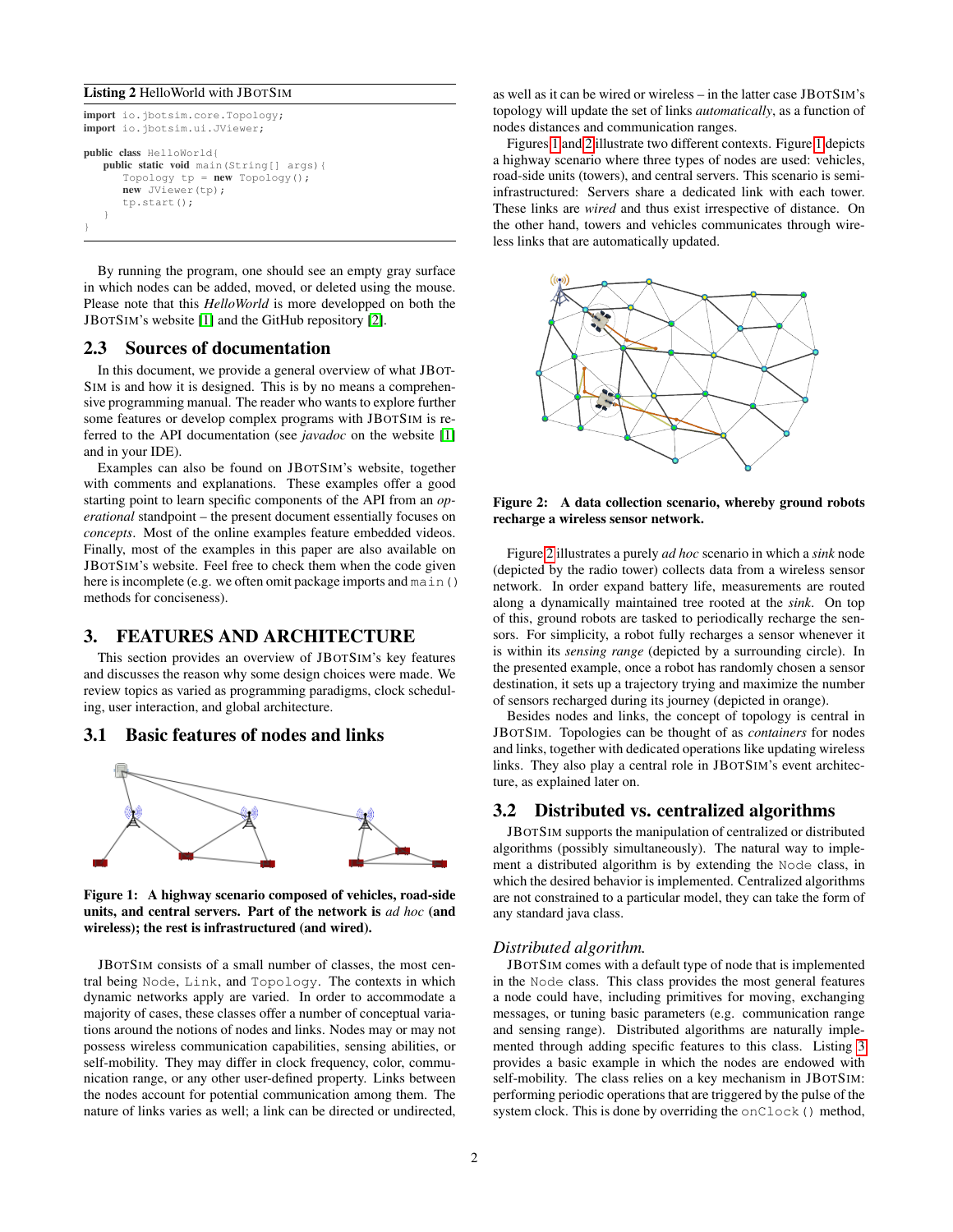#### <span id="page-2-0"></span>Listing 3 Extending the Node class

import io.jbotsim.core.Node; public class MovingNode extends Node{ public MovingNode(){

```
setDirection(Math.random() * 2*Math.PI);
   }
  public void onClock(){
      move (2);
   }
}
```
which is called periodically by JBotSim's engine (by default, at every pulse of the clock). The rest of the code is responsible for moving the node, setting a random direction at construction time (in radian), then moving in this direction periodically. (More details about the movement API can be found online.)

Once this class is defined, new nodes of this type can be added to the topology in the same way as if they were of class Node, as illustrated in Listing [4.](#page-2-1) Here, a new topology is created first, then 10

## <span id="page-2-1"></span>Listing 4 Adding nodes manually

```
public static void main(String[] args){
   Topology tp = new Topology(400, 300);for (int i=0; i<10; i++)tp.addNode(-1,-1, new MovingNode());
   new JViewer(tp);
   tp.start();
}
```
nodes of the desired type (here, MovingNode) are added through the addNode() method at random locations (using  $-1$  for xcoordinate or y-coordinate generates a random location for that coordinate; here both are random). In order to use MovingNode through the GUI, for instance when clicking with the mouse to add new nodes, this class must be registered as a *node model*. This is done by calling method setDefaultNodeModel() with the class itself as an argument, as shown on Listing [5.](#page-2-2) JBOTSIM will create new instances on the fly, using reflexivity. Several models can be registered simultaneously, using setNodeModel() with an additional argument that corresponds to the model name. If several models exist, JBOTSIM's GUI (the *viewer*) displays a selection list when a node is added by the user (in this example, only one model is set and it is used by default). In the scenario of Fig-

<span id="page-2-2"></span>

| <b>Listing 5</b> Using a defined node as default |  |
|--------------------------------------------------|--|
| <b>public static void</b> main (String[] args) { |  |
| Topology $tp = new Topology(400, 300);$          |  |
| tp.setDefaultNodeModel(MovingNode.class);        |  |

new JViewer(tp); tp.start(); } ure [1,](#page-1-2) however, left-clicking on the surface would give the choice

between *car*, *tower*, and *server*, the names of the three registered models for that scenario.

#### *Centralized algorithms.*

There are many reasons why a centralized algorithm can be preferred over a distributed one. The object of study might be centralized in itself (e.g. network optimization, scheduling, graph algorithms in general). It may also be simpler to simulate distributed things in a centralized way. Listing [6](#page-2-3) implements such a version of the *random waypoint* mobility model, in which nodes repeatedly move toward a randomly selected destination, called *target*. Unlike a distributed implementation, the movements of nodes are

<span id="page-2-3"></span>

| <b>Listing 6</b> Centralized version of Random Waypoint                                                                                                                                                                                                                            |
|------------------------------------------------------------------------------------------------------------------------------------------------------------------------------------------------------------------------------------------------------------------------------------|
| public class CentralizedRWP implements ClockListener {<br>Topology tp;                                                                                                                                                                                                             |
| <b>public</b> CentralizedRWP (Topology tp) {<br>this.tp = tp;                                                                                                                                                                                                                      |
| tp.addClockListener(this);                                                                                                                                                                                                                                                         |
| <b>public</b> void $\text{onClock}()$                                                                                                                                                                                                                                              |
| for (Node $n : tp.getNodes()$ ) {<br>Point target=(Point)n.getProperty("target");<br>if (target == $null$    n.distance(target)<1){<br>target = $new$ Point (Math.random() $*400$ ,<br>Math.random( $)$ *300);<br>n.setProperty("target", target);<br>n.setDirection(target);<br>ł |
| $n$ . move $()$ ;                                                                                                                                                                                                                                                                  |
| ł<br>ł                                                                                                                                                                                                                                                                             |
| public static void main (String[] args) {<br>Topology $tp = new Topology (400, 300);$<br>new CentralizedRWP(tp);<br>new JViewer(tp);<br>$tp.start()$ ;                                                                                                                             |

here driven by a *global* loop at every pulse of the clock. For each node, a target is created if it does not exists yet or if it has just been reached; then the node's direction is set accordingly and the node is moved (by default, by 1 unit of distance). For convenience, the main() method is included in the same class.

Notice the use of setProperty() and getProperty() in this example. These methods allow to store any object directly into a node, using a key/value scheme (where key is a string). Both Link and Topology objects offer the same feature.

#### 3.3 Architecture of the event system

So far, we have seen one type of event: clock pulses, to be listened to through the ClockListener interface. JBOTSIM offers a number of such events and interfaces, some of which are ubiquitous. The main ones are depicted on Figure [3 on the fol](#page-3-0)[lowing page.](#page-3-0) This architecture allows one to specify dedicated operations in reaction to various events. For instance, one may ask to be notified whenever a link appears or disappears somewhere. Same for messages, which are typically listened to by the nodes themselves or can be watched at a global scale (e.g. to keep a log of all communications). In fact, every node is automatically notified for its own events; it just needs to override the corresponding methods from the parent class Node in order to specify event handlings (e.g. onClock(), onMessage(), onLinkAdded(), onSensingIn(), onSelection(), *etc.*). Explicit listeners, on the other hand, like the ones in Figure [3,](#page-3-0) are meant to be used by centralized programs which do not extend class Node.

Listing [7](#page-3-1) gives one such example, consisting of a mobility trace recorder. This program listens to topological events of various kinds, including appearance or disappearance of nodes or links, and movements of the nodes. Upon each of these events, it outputs a string representation of the event using a dedicated human readable format called DGS [\[8\]](#page-5-6). Similar code could be written for Gephi [\[4\]](#page-5-7).

Other events exist besides those represented in Figure [3,](#page-3-0) such as the SelectionListener interface, which makes it possible to be notified when a node is selected (middle-click) and make it initiate some tasks, for instance broadcast, distinguished role, etc.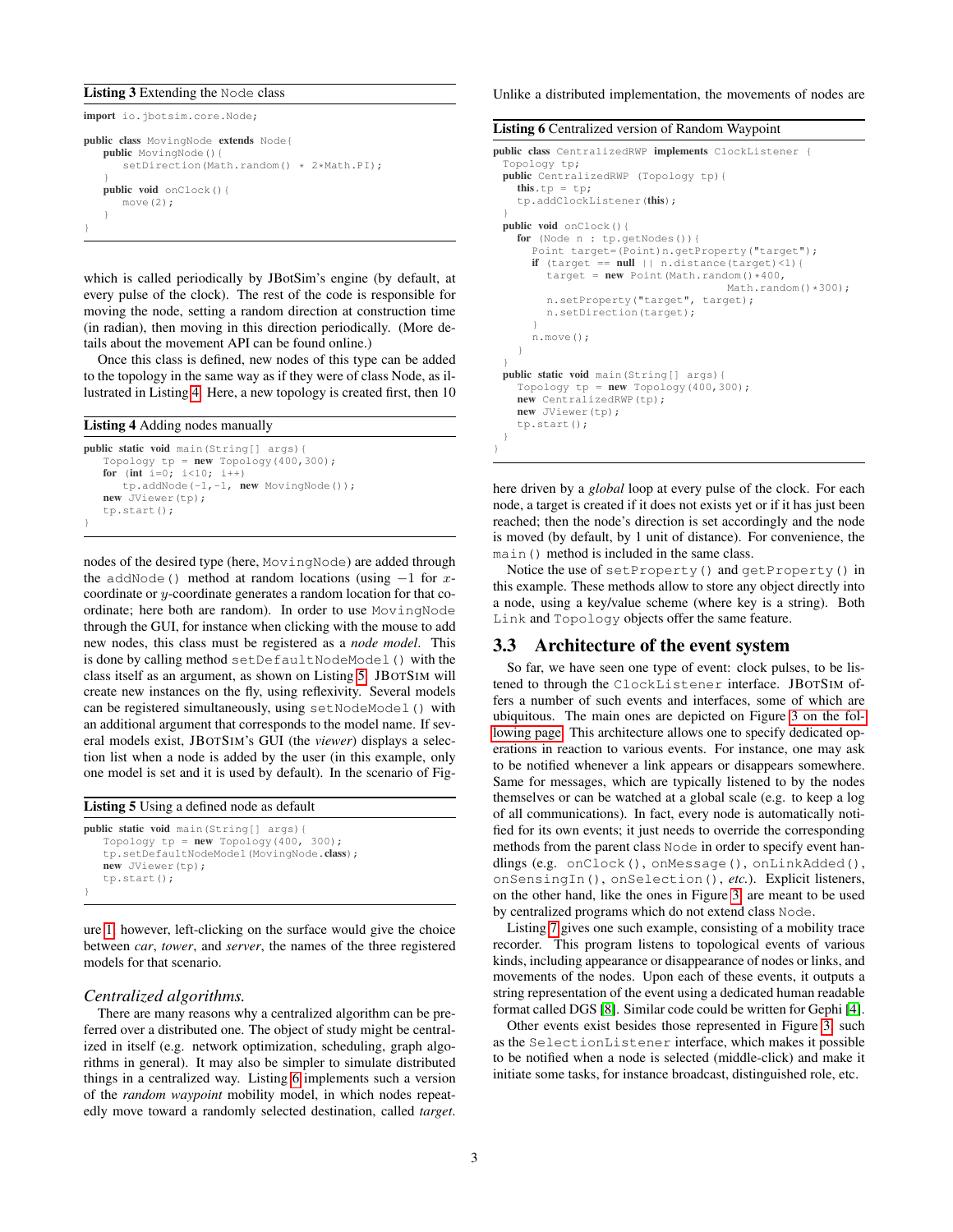

<span id="page-3-0"></span>

<span id="page-3-1"></span>

```
public class MyRecorder implements TopologyListener,
                            ConnectivityListener,
                            MovementListener {
  public MyRecorder(Topology tp){
     tp.addTopologyListener(this);
     tp.addConnectivityListener(this);
     tp.addMovementListener(this);
   }
     // TopologyListener
  public void onNodeAdded(Node node) {
     System.out.println("an<sub>"</sub>" + node.hashCode() +<br>"x:" + node.qetX() + " v:" + node.get
                   + node.getX() + "<sub>-y</sub>:" + node.getY());
   }
  public void onNodeRemoved(Node node) {
     System.out.println("dn_" + node.hashCode());
   }
   // ConnectivityListener
  public void onLinkAdded(Link link) {
     System.out.println("ae<sub>"</sub>" + link.hashCode() + "<sub>"</sub>" + link.endpoint(1));
   }
  public void onLinkRemoved(Link link) {
     System.out.println("de_" + link.hashCode());
   }
   // MovementListener
  public void onMovement(Node node) {
     System.out.println("cn_" + node.hashCode() +
            " _{\alpha} x : " + node.getX() + " _{y} : " + node.getY());
   }
}
```
## 3.4 Single threading: why and how?

It seems convenient at first, to assign every node a dedicated thread, however JBOTSIM was designed differently. JBOTSIM is single-threaded, and definitely so. This section explains the why and the how. Understanding these aspects are instrumental in developing well-organized and bug-free programs.

In JBOTSIM, all the nodes, and in fact all of JBOTSIM's life (GUI excepted) is articulated around a single thread, which is driven by the central *clock*. The clock pulses at regular interval (whose period can be tuned) and notifies its listeners in a specific order. JBOTSIM's internal engines, such as the message engine, are served first. Then come those nodes whose wait period has expired (remind that nodes can choose to register to the clock with different periods). These nodes are notified in a random order. Hence, if all nodes listen to the clock at a rate of 1 (the default value), they will all be notified in a random order in each round, which makes JBOTSIM's scheduler a non-deterministic 2-bounded fair scheduler. (Other policies will be available eventually.) A simplified version of the current scheduling process is depicted on Figure [4.](#page-3-2)



#### <span id="page-3-2"></span>Figure 4: Simplified version of the internal scheduler.

One consequence of single-threading is that all computations (GUI excepted) take place in a sequential order that makes it possible to use unsynchronized data structures and simpler code. This also improves the scalability of JBOTSIM when the number of nodes grows large. One can rely on other user-defined threads in the program, however one should be careful that these thread do not interfer with JBOTSIM's. The canonical example is when a scenario is set up by program from within the thread of the main() method. If the initialization makes extensive use of JBOTSIM's API from within that thread and the clock starts triggering events at the same time, then problems might occur (and a Concurrent ModificationException be raised). The easy way around is to pause the clock before executing these instructions and to resume it after (using the pause() and the resume() methods on the topology, respectively).

## 3.5 Interactivity

JBOTSIM was designed with a clear separation in mind between GUI and internal features. In particular, it can be run without GUI (i.e. without creating the JViewer object), and things will work exactly the same, though invisibly. As such, JBOTSIM can be used to perform batch simulations (e.g. sequences of unattended runs that log the effects of some varying parameter). This also enables to withstand heavier simulations in terms of the number of nodes and links.

This being said, one of the most distinctive features of JBOTSIM remains *interactivity*, e.g., the ability to challenge the algorithm in difficult configurations through adding, removing, or moving nodes during the execution. This approach proves useful to think of a problem visually and intuitively. It also makes it possible to explain someone an algorithm through showing its behavior.

The architecture of JBOTSIM's viewer is depicted on Figure [5.](#page-4-1) As one can see, the viewer relies heavily on events related to nodes, links, and topology. The influence also goes the other way, with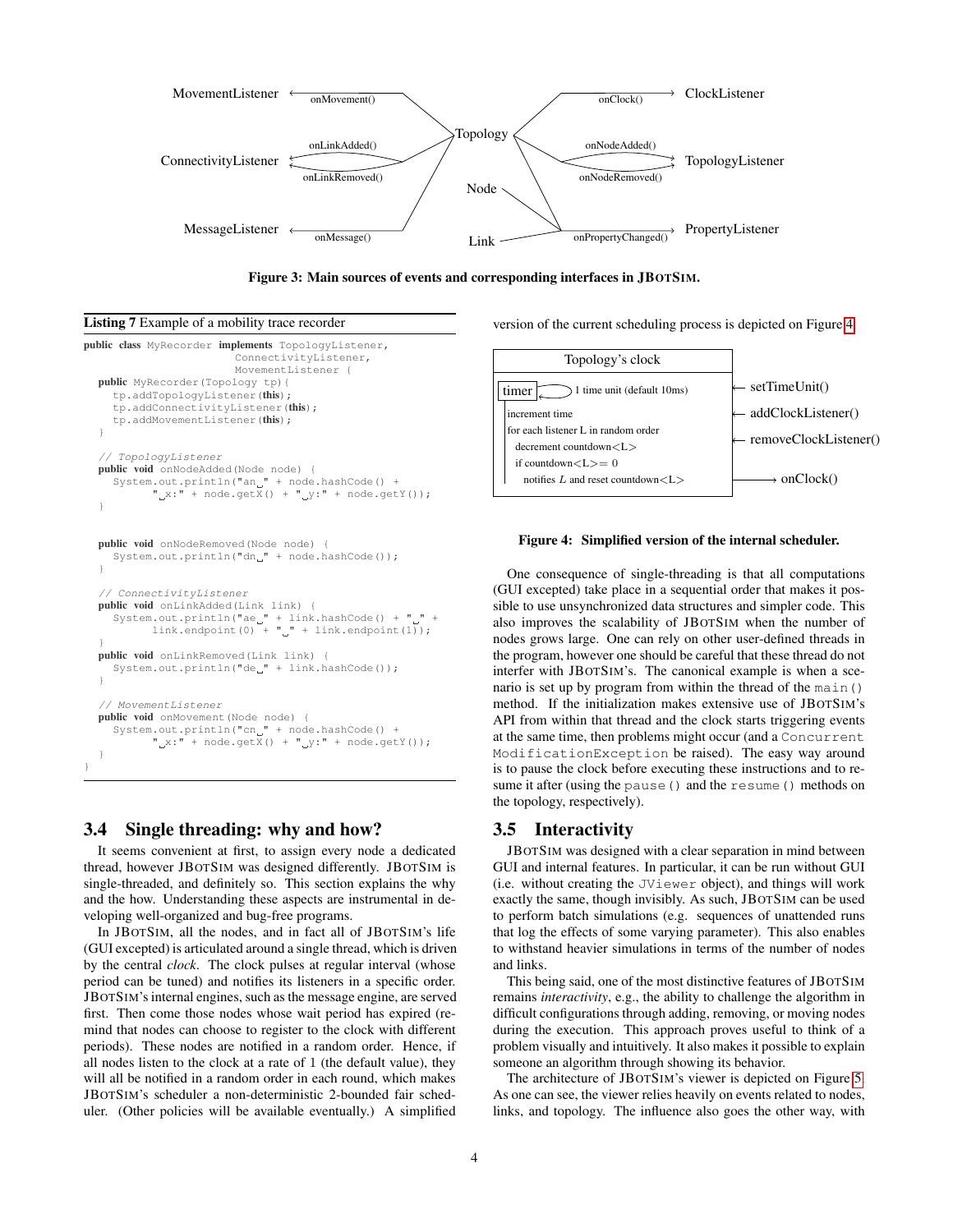

<span id="page-4-1"></span>Figure 5: Internals of JBotSim's GUI

mouse actions being translated into topological operations. These features are realized by a class called JTopology. This class can often be ignored by the developer, which creates and manipulates the viewer through the higher JViewer class. The latter adds external features such as tuning slide bars, popup menus, or self-containment in a system window.

While natural to JBOTSIM's users, the viewer remains, in all technical aspects, an independent piece of software. Alternative viewers could very well be designed with specific uses in mind.

# <span id="page-4-0"></span>4. A ZOOM ON SELECTED FEATURES

This section provides more details on a handful of selected features. It covers, namely, the topics of message passing and graphlevel algorithms.

### 4.1 Exchanging messages

The way messages are used in JBOTSIM is independent from the communication technology considered. Indeed, the API is quite simple, messages are sent directly by the sender, through calling the send() method on its own instance (inherited from Node). Messages are typically received through overriding the onMessage() method (also from class Node). Another way to receive messages, which is not event-based, is for a node to check its mailbox manually through the getMailbox() method, for instance when it is executing the onClock() method (this is the natural way to implement round-based communication models).

Listing [8](#page-4-2) shows a message-based implementation of the flooding principle. Initially, none of the nodes are informed. Then, if a node is selected (either through middle-click or through direct call to the selectNode() method), then this node is notified in the onSelection() method and initiates a basic broadcast scheme. Here, the algorithm consists in retransmitting the received message upon first reception to all the local neighbors (sendAll()). In this example, the message is empty, however in general any object can be inserted in the message (no copy is made and the very same object is to be delivered, unless a copy is made at sending time). By default, a message takes one time unit to be transmitted (i.e. it

#### <span id="page-4-2"></span>Listing 8 Example of message passing algorithm

public class FloodingNode extends Node {

boolean informed = false;

}

```
@Override
public void onSelection() {
   informed = true;
   sendAll(new Message());
}
@Override
public void onMessage(Message message) {
   if (!informed){
      informed = true;
      sendAll(message);
   }
}
```
is delivered at the next clock pulse). The delivery happens only for those links which exist by the time of reception. Since any object can be used as message content, it often has to be cast upon reception. All these aspects correspond to JBOTSIM's default message engine. Other message engines can be written, and indeed some exist in the io.jbotsim.contrib.messaging package.

## 4.2 Working at the graph level

Implementing an algorithm in the message passing model is sometimes difficult. JBOTSIM makes it possible to sketch an idea, play with it, and share it with others, in minutes, thanks to working at a (more abstract) graph-level. This level of abstraction also is relevant in its own right, when the object of study is itself at the graph level, such as classical *graph algorithms* or distributed coarse-grain models like *graph relabeling systems* [\[10\]](#page-5-8) or *population protocols* [\[3\]](#page-5-9).

To illustrate the simplicity of the graph level, let us consider a scenario where a type of node called SocialNode, dislikes being isolated. Such a node is happy (green) if it has at least one neighbor, unhappy (red) otherwise. In the message passing paradigm, this principle would require to send periodic messages (beacons) and track the reception of these messages, as well as using a timer to decide when a node becomes isolated. Listing [9](#page-4-3) shows a possible implementation at the graph level, which is pretty concise and self-explanatory. Topological events are directly detected by the

#### <span id="page-4-3"></span>Listing 9 Example of graph-based algorithm

```
public class SocialNode extends Node {
   public SocialNode(){
      setColor(Color.RED);
   }
   @Override
   public void onLinkAdded(Link l){
      setColor(Color.GREEN);
   }
   @Override
   public void onLinkRemoved(Link l){
      if (!hasNeighbors())
         setColor(Color.RED);
   }
}
```
nodes, which can update their status. (These events could also be listened to globally through the ConnectivityListener interface. This is the way one might want to implement centralized dynamic graph algorithms.) Of course, from a message passing perspective, this implementation is cheating. Thus, methods like onLinkAdded(), hasNeighbors(), or getNeighbors()